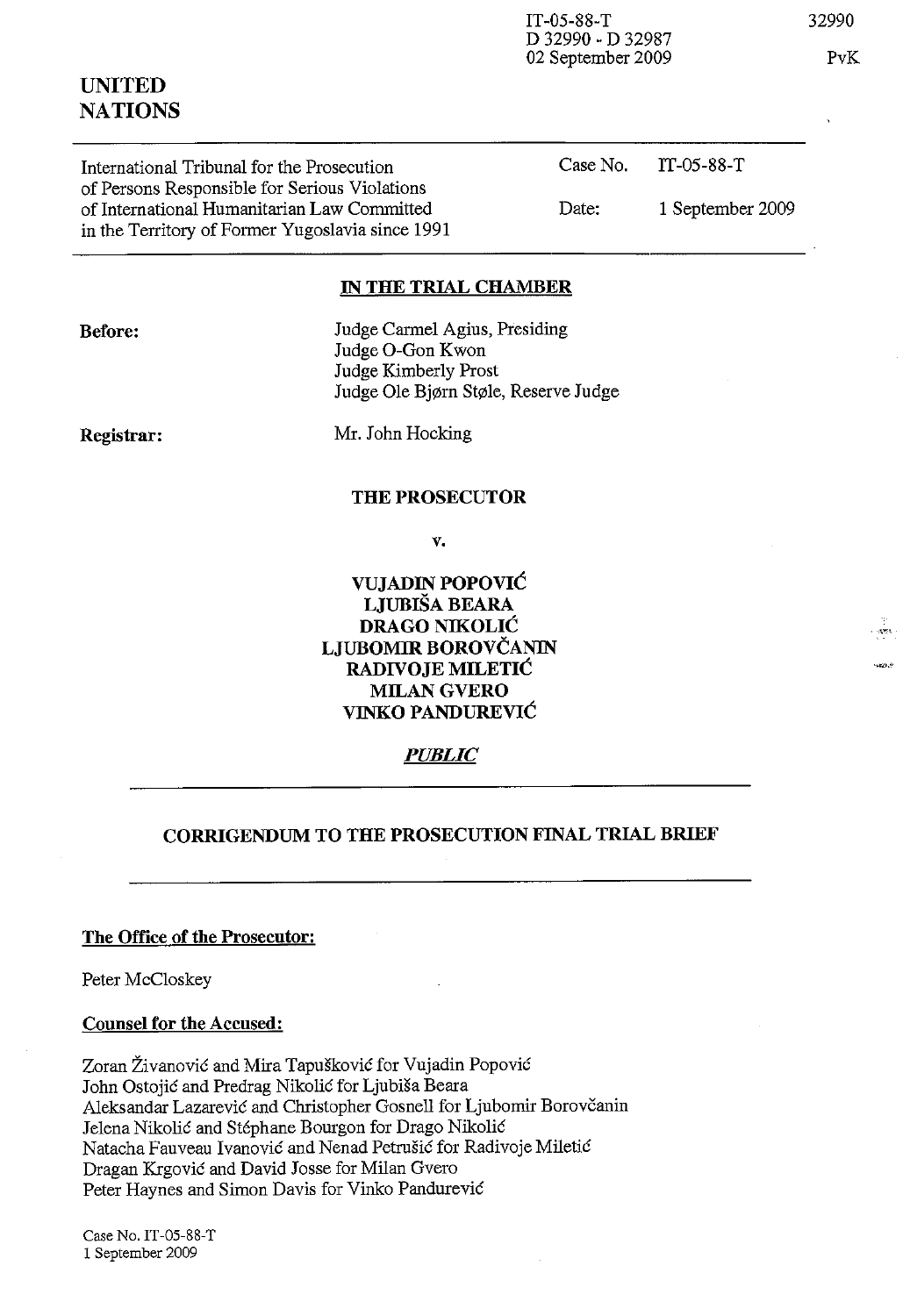### THE INTERNATIONAL CRIMINAL TRIBUNAL FOR THE FORMER YUGOSLAVIA

#### Case No. IT -05-88-T

### THE PROSECUTOR

v.

VUJADIN POPOVIC LJUBISA BEARA DRAGO NIKOLIC LJUBOMIR BOROVČANIN RADIVOJE MILETIC MILAN GVERO VINKO PANDUREVIC

## *PUBLIC*

### CORRIGENDUM TO THE PROSECUTION FINAL TRIAL BRIEF

#### I. INTRODUCTION

1. On 30 July 2009, the Prosecution filed its Final Trial Brief. During the course of preparations for closing arguments and after speaking with Defence Counsel, the Prosecution has identified several errors in its Final Trial Brief which it would like to draw to the attention of the Trial Chamber and Defence Counsel.<sup>1</sup> The Prosecution also notes that two of the Potocari opportunistic killings have been dropped from the Indictment and that there is insufficient evidence for a finding beyond reasonable doubt in relation to one of the opportunistic killings at the Kravica Supermarket.

#### II. ERRATA

2. The reference at paras. 668 and 2687 to Stanoje Bircakovic's testimony is incorrect. Birčavokić did not testify that "Jasikovac passed on Nikolić's instruction to the MPs, ordering them to stay around and to be at the ready." Rather, Bircakovic testified simply that he was told to "stay around and be at the ready." At T.10770, Birčaković confirmed that this instruction came from Jasikovac. He did not refer to Drago Nikolic in the context of this order.

<sup>&</sup>lt;sup>1</sup> The Defence teams have already been notified of the errata by way of email dated 31 August 2009.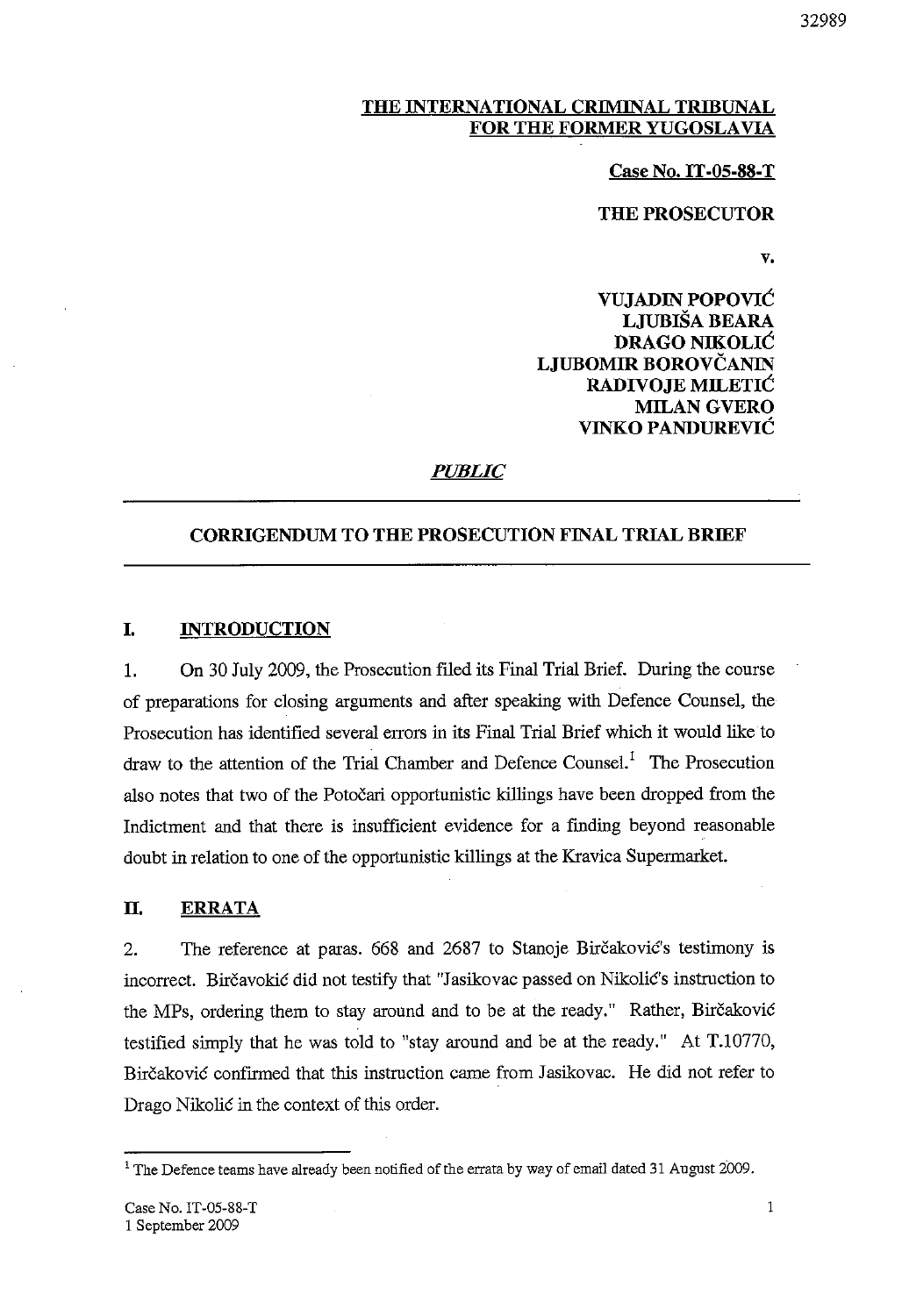3. The reference at para. 1691 to Exh. P00033 is incorrect and should be disregarded. As the cited exhibit itself and the transcript reference at fn. 4153 note, this document was drafted by the Intelligence and Security sector, not by Operations and Training.

4. The reference at para. 1730 to Ratko Miljanovic as an "Operations and Training officer" is incorrect. Miljanovic was chief of the department for operations and logistics within the logistics section of the Main Staff.

5. The reference at para. 1733 to intercept P01327a as an example of General Miletic's involvement in Zepa is incorrect. This intercept does not refer to Tolimir's upcoming involvement in the Žepa transportations the next day, 25 July. Rather, Tolimir is referring in the intercept to Gen. Miletic telling Tolimir that Tolimir would have to go to Goražde to deal with problems concerning convoys entering the Goražde enclave.

6. In addition, the following paragraphs of the legal section of the Prosecution's Final Trial Brief, refer to certain conclusions of fact reached in the *Krstic* and/or *BlagojevicTrial* and/or Appeals Judgments:

- (a) Genocide: Para. 2828; Para. 2832 (first sentence). (The Prosecution notes that the second sentence should refer to "the Bosnian Muslim population of Eastern Bosnia," not "the Bosnian Muslim population of Srebrenica.");
- (b) Crimes against humanity (chapeau): paras. 2857-2858; para. 2863 (last sentence) (excluding the *Martie* TJ and AJ references at footnote 6032); and
- (c) Crimes against humanity (forcible transfer): para. 2892.

7. These citations were made in error, as the Prosecution did not intend to rely on factual conclusions made by other Trial or Appellate Chambers, nor will the Prosecution argue in its closing argument that the Trial Chamber should do so (except of course for judicially-noticed facts).

#### **m. OPPORTUNISTIC KILLINGS NO LONGER CHARGED**

8. The Prosecution also notes that two of the Potocari opportunistic killings (Indictment paras. 31.1 (b) and (c)) were dropped in the 15 February 2008 "Prosecution Submission Concerning Paragraphs 31.1b and 31.1c of the Indictment."

2